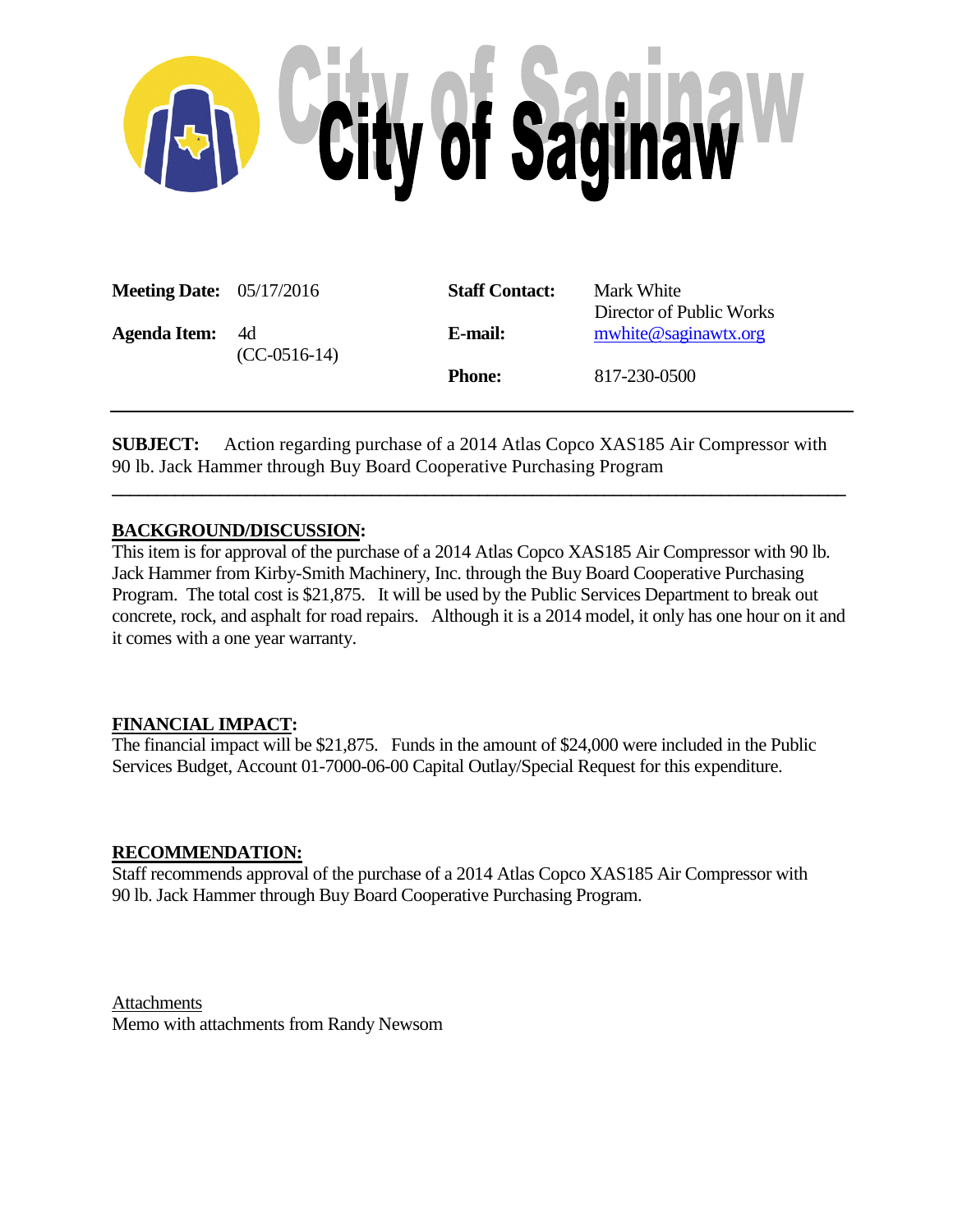# **Memorandum**

May 10,2016

To: Mark White, DPW From: Randy Newsom, Operations Supt. Subject: Recommendation to purchase an Air Compressor w/ 90 lb. Jack Hammer through "Buy Board"

The FY 2015·16 Budget included the purchase of an Air Compressor with a jack hammer for the Public Services Department. This equipment will be used to break out concrete, rock and asphalt for road repairs. It will be purchased from Kirby-Smith Machinery utilizing the Buy Board Program. The attached proposal shows the air compressor and jack hammer that we are proposing to purchase. It is a 2014 model that Kirby-Smith has left on their yard that has one hour on it. It has a 1 year warranty which is the same as a 2015 model..

The cost of the air compressor is \$21,875.00 and the budgeted amount for the purchase was \$24,000. This will result in a savings of \$2,125. I recommend we purchase the air compressor and jack hammer from Kirby·Smith Machinery through the Buy Board program. The funds will come from account 01-7000-06-00 Capital Outlay/Special Request. Let me know if you have any questions or need additional information.

Thanks Randy Newsom Operations Supt.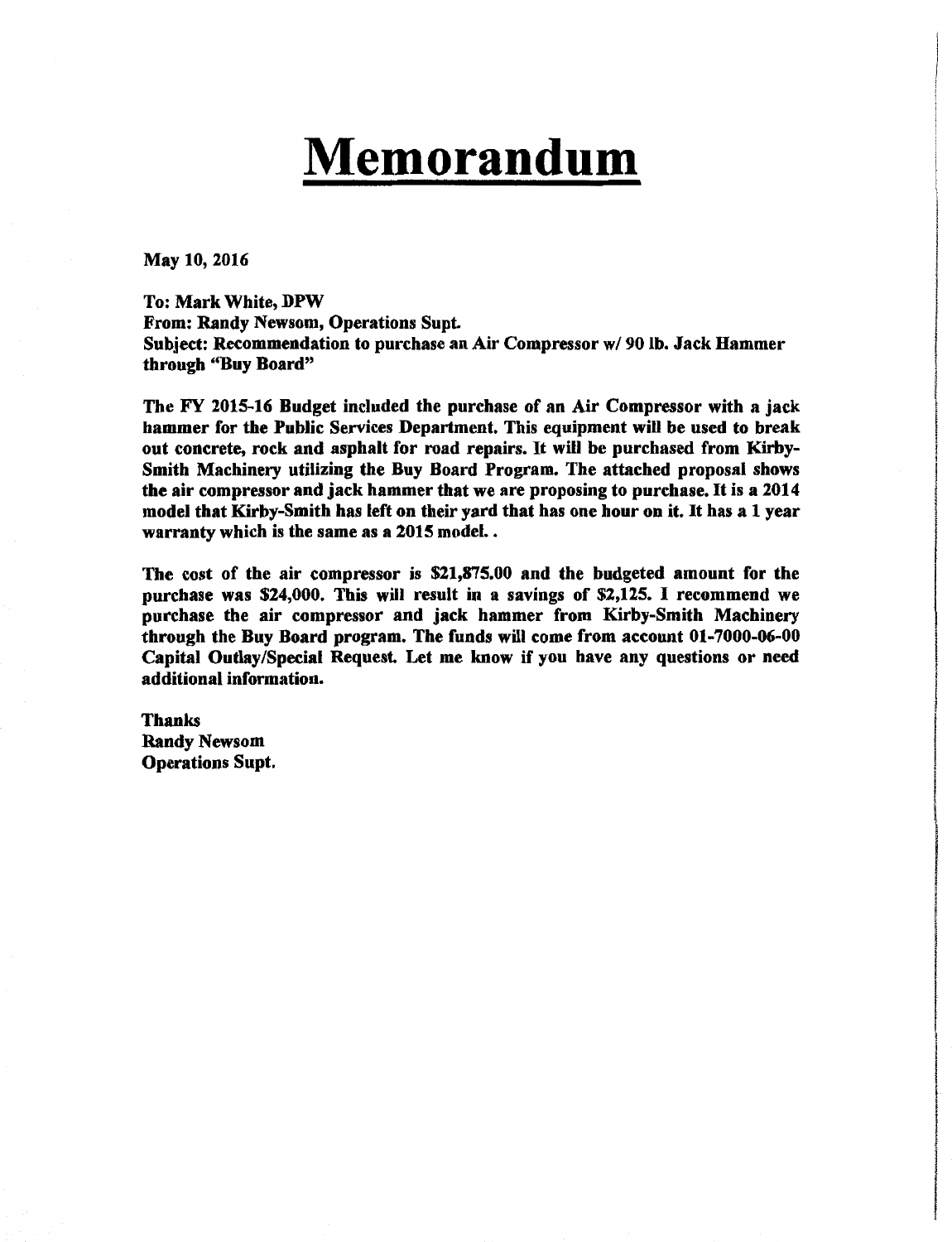

P.O. Box 270300 Oklahoma City. OK 73137 405.495. 7820 *800.375.3339 405.787.5973* fax

#### Abilene

1629 Vision Drive Abilene, Texas 79602 325.692.6334 877.577.5729 *325.692.4035* fax

Amarillo

3922 1·40 East Amarillo, Texas 79103 *806.373.2826 800.283.1247*  806.373.4841 fax

Dallas

*8505* S. *Central Expwy*  Dallas, Texas 75241 214.371.7777 800. 753.1247 214.375.7903 fax

Ft. Worth

1450 NE Loop 820 *Ft. Worth, TX 76106*  817.378.0600 877.851.9977 817.378.0080 fax

Kansas City *8320* Ruby Avenue Kansas City, KS 66111 *913.850.6300 877.851.5729* 

Lubbock 3201 Slaton Hwy. *84* East Lubbock, Texas 79404 *806.745.2112*  866.289.6087 *806.* 7 *45.2102* fax

Oklahoma City 6715W. Reno Oklahoma City, OK 73127 405.495. *7820 800.375.3339*  405.787.5973 fax

St. Louis 12920 *Gravois Rd.*  St. Louis, MO 63127 *314.729.0125 866.* 279.1392 314.729.1317 fax

Tulsa

12321 E. Pine St. Tulsa, OK *74118*  918.438. 1700 *800.375.3733*  918.437.7065 fax March 30, 2016

Mr. Joey Howery City Of Saginaw 333 West Mcleroy Saginaw, TX 76179

Dear Joey:

We are pleased to quote the following for your consideration:

(1) 2014 Atlas Copco XAS185 Air Compressor w/1 hours, S/N HOP048276

The following factory and dealer options are included:

- \* Xas 185 Kubota Tier 4i Engine,
- \* 100 Psi,
- \* Two-Wheel Undercarriage,
- Towbar Pintle Hitch Road Lights,
- \* Safety Chains Toolbox Jackstand,
- Polyethylene Canopy,
- \* TEX P90 Breaker,<br>\*  $(2)$  Sections  $50'$  b
- (2) Sections 50' hose,
- \* (2) Chisels (2) Points,

To be purchased through Buyboard Cooperative. Contract # 424-13 Contract price is \$32,227; less contract discount of 5% { -\$1,612.00); less JH discount of \$8,740.00; net selling price of \$23,975.00.

## **Price Complete, Delivered: \$21,875.00**

We believe the equipment as quoted will exceed your expectations. On behalf of Kirby-Smith Machinery, Inc., thank you for the opportunity to quote quality machinery.

Sincerely,

Sincerely,<br>Same Man And Some of Connections of the Connection of the Connection of the Connection of the Connection of the Connection of the Connection of the Connection of the Connection of the Connection of the Connecti

James McDonnell Governmental Sale Representative

'This proposal is based on machine availability'



**Your Source for a World of Equipment**  ------,-,.\_\_.,., \_ \_,,., .. ~"--<---------------------